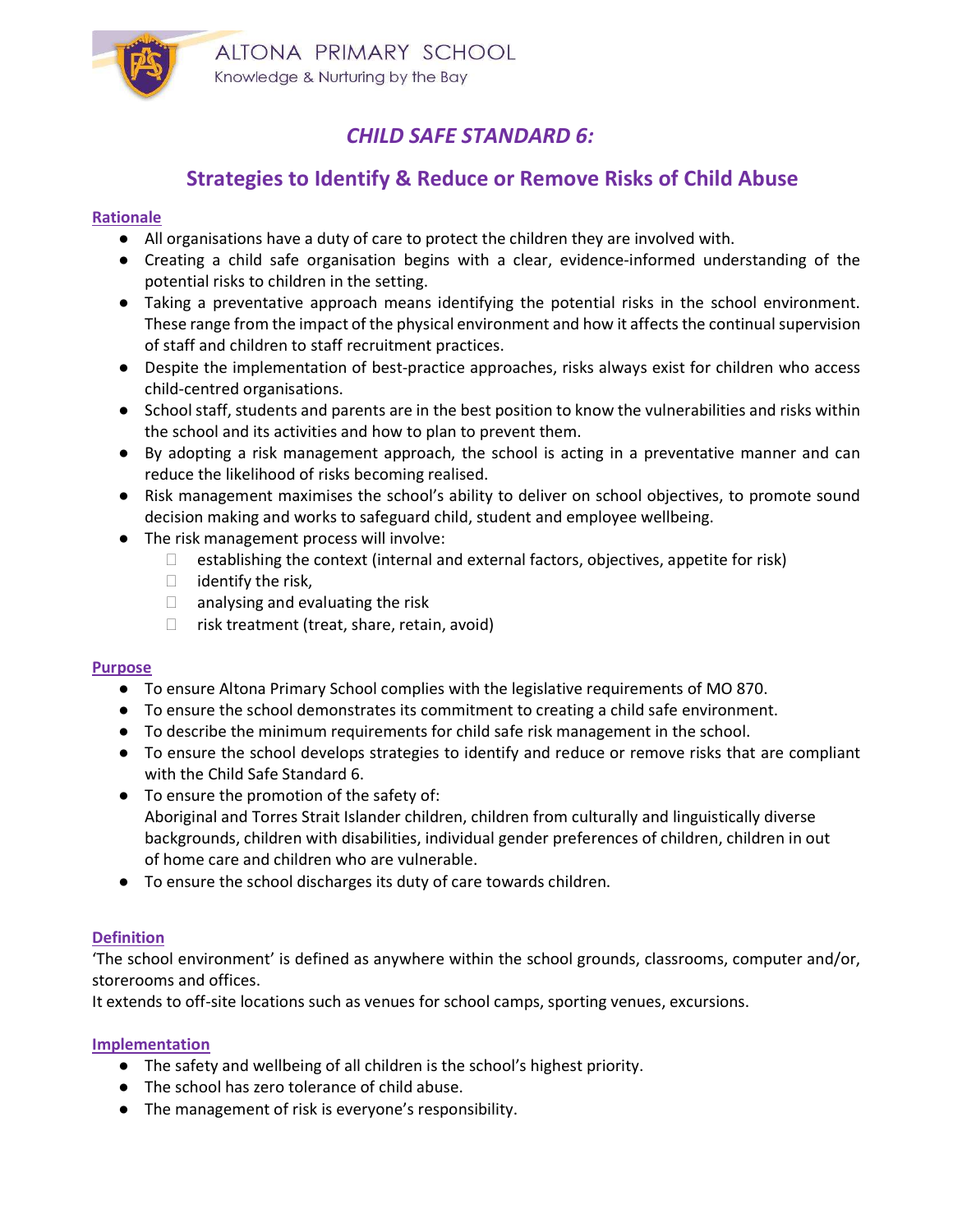

- To reduce the likelihood of harm, the school will define the risks and implement and review strategies to minimise risks. (What could go wrong within the school environment as a whole or for any specific activity?)
- Children will be involved in this process, as they may have a very different idea about what makes them feel unsafe. This will be done formally through the Student Attitude to School Survey, through the Student Representative Council (SRC), School and House Captains and informally through class discussions and one-on-one meetings e.g. with the Student Welfare Officer.
- The Leadership Team will work collaboratively with staff, children, School Council and the community to:
	- $\Box$  formally identify the potential risks within the school's physical environment e.g. doors that lock, volunteers working unsupervised with students, volunteers working in the school grounds during recess periods, other visitors to the school, school boundaries, school camps or excursions
	- $\Box$  consider the risks to children due age related vulnerability, children who have experienced trauma, neglect or abuse, Aboriginal children, children from a culturally and/or linguistically diverse background and children with a disability, children with gender preferences and children who are vulnerable
	- $\Box$  identify the risk associated with children working online including cyber bullying, online grooming, trolling, disclosure of personal details
	- $\Box$  consider the opportunities for accidental or accidental harm e.g. poor physical environment leading to injury, poor supervision, high-risk activity, pushing, shoving, jostling, slapping, pinching etc.
	- $\Box$  reflect on opportunities for psychological abuse bullying, ignoring or isolating, lack of respect, social vilification or discrimination
	- $\Box$  document the risks
	- $\Box$  identify the level of risk i.e. low, medium or high
	- $\Box$  consider the consequences of the risk e.g. moderate, severe
	- $\Box$  develop strategies to minimise the risk e.g. require WWC Checks and/or criminal record checks for all volunteers, increase levels of supervision, change the environment, make it harder for abuse to occur
	- $\Box$  review the risk management strategy annually or if an incident occurs
	- $\Box$  set a time frame for completing the risk analysis and incorporating the learnings
	- $\Box$  identify a person to lead the ongoing monitoring and review
- The school will know that Standard 6 has been successfully implemented when:
	- $\Box$  situational risks are considered and understood by all personnel
	- $\Box$  steps are put in place to reduce risks where possible
	- $\Box$  risk management approaches are regularly reflected on and improved
	- $\Box$  specific risks to Aboriginal children, to children from a culturally and/or linguistically diverse background and children with a disability are identified, assessed and mitigated
- Please refer also to the school's Camps and Excursions Policy, Incursions (Safety of Children Working with External Providers) Policy, Working with Children Checks – Volunteers and the Visitors to the School Policy.